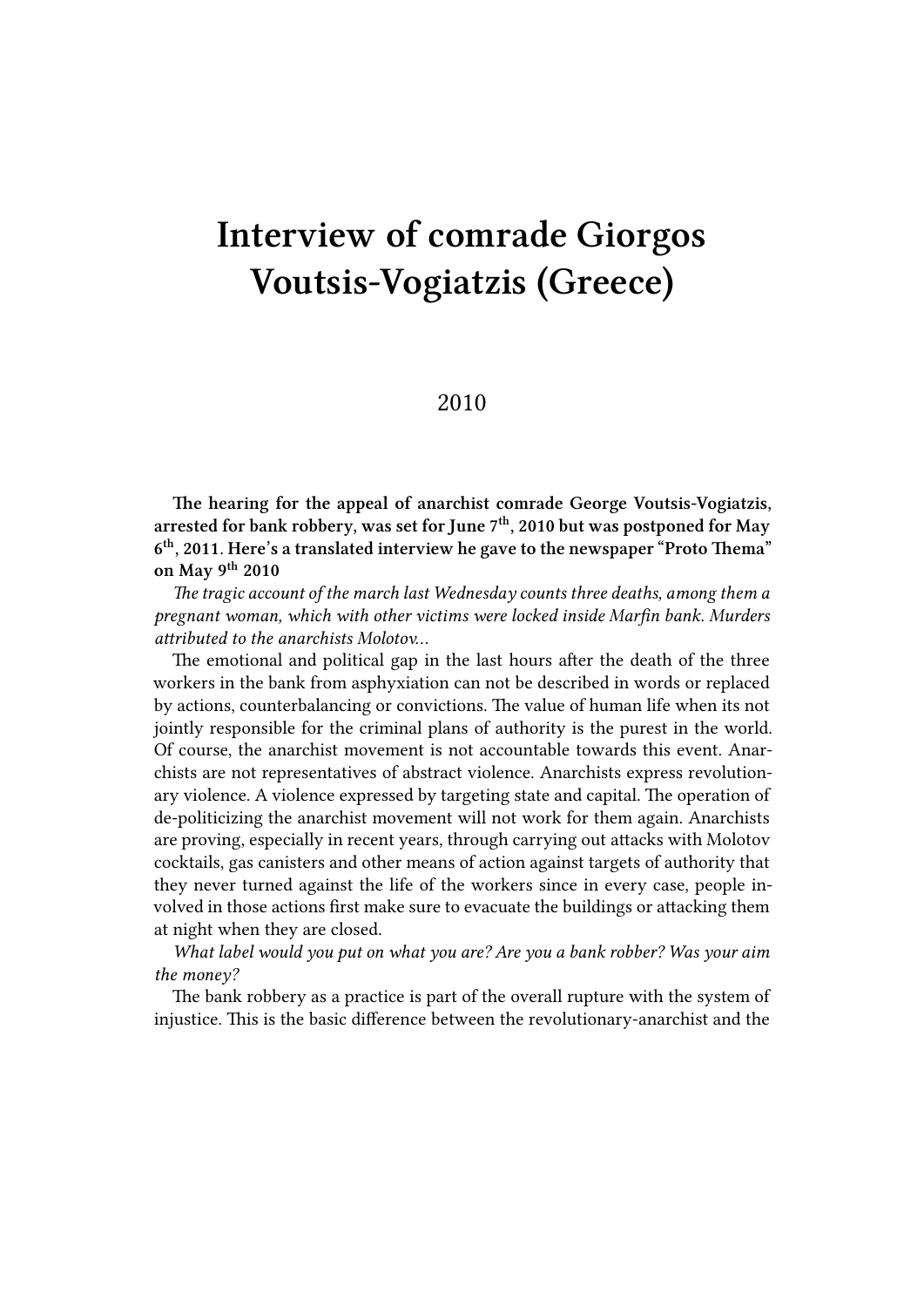career-robber. Revolutionary experience consists of a total of practices and tactics of battle, that have as their purpose to attack the enemy forces and to destabilize the existing social situation to make the transition to a free society. Beyond that a bank robbery remains a decent choice over the years, since it is an act against the predatory role of the banks.

*What was your first thought when you heard about the arrest of the people belonging to the "Revolutionary Struggle"?*

Initially I followed with great care the operation or dislocation of the comrades, allegedly members of the "Revolutionary Struggle". Once again we became receivers of the cultural poverty of a system that is collapsing. Of course the presumption of innocence and the respect of prisoners lives are completely unknown to the man-preying vultures of the media, the audacity of which has exceeded all limits.

*In what recent case do you think that the media have gone beyond the limits?*

In the case of the strange death of a 15 year old Afghan refugee,(meaning the 15year old afghan boy that died when a bomb he found in a bin exploded in his hands, also injuring his sister) which was the backbone of the "anti-terror" campaign in the part of the ideological devaluation during the arrests of comrades who are persecuted for their involvement in "R.S.".

The media handled the incident with the now usual tactic of publicizing made up (fictional) telephone calls that are not a result of police surveillance, but leaks from the police.

In the conversation comrades, suspected members of the "R.S." are supposedly giggling with an incredible amount of cynicism when one of them is watching the kid looking over the already placed bomb. A conversation that is not included in any court documents. Beyond that, the imperial Greek government, allies of the Americans and their genocides, of course, in Afghanistan, is calling for a social consensus against "terrorism" in response to a dead boy from Afghanistan. How many such boys has the Greek Army assassinated in Afghanistan? This is an interesting survey that unfortunately never took place, since a missile to the U.S. embassy in Greece is a terrorist act and is punishable with decades in prison, unlike the murderous Greek troops in Afghanistan who are portrayed as "humanitarian assistance" and are decorated by their bosses.

All this time I remain consciously away from any kind denouncing of revolutionary action and continue to defend the substance and scope of the practice of which I'm prosecuted for. The captors are not only interested about your imprisonment, they are especially interested when you are a political subject, in a statement of renouncement or repentance. The capitulation to the oppressors and the admission to a futile struggle are elements that do not suit us. I came out untouched from their penitentiaries and the factories of manufacturing repentants. I belong to the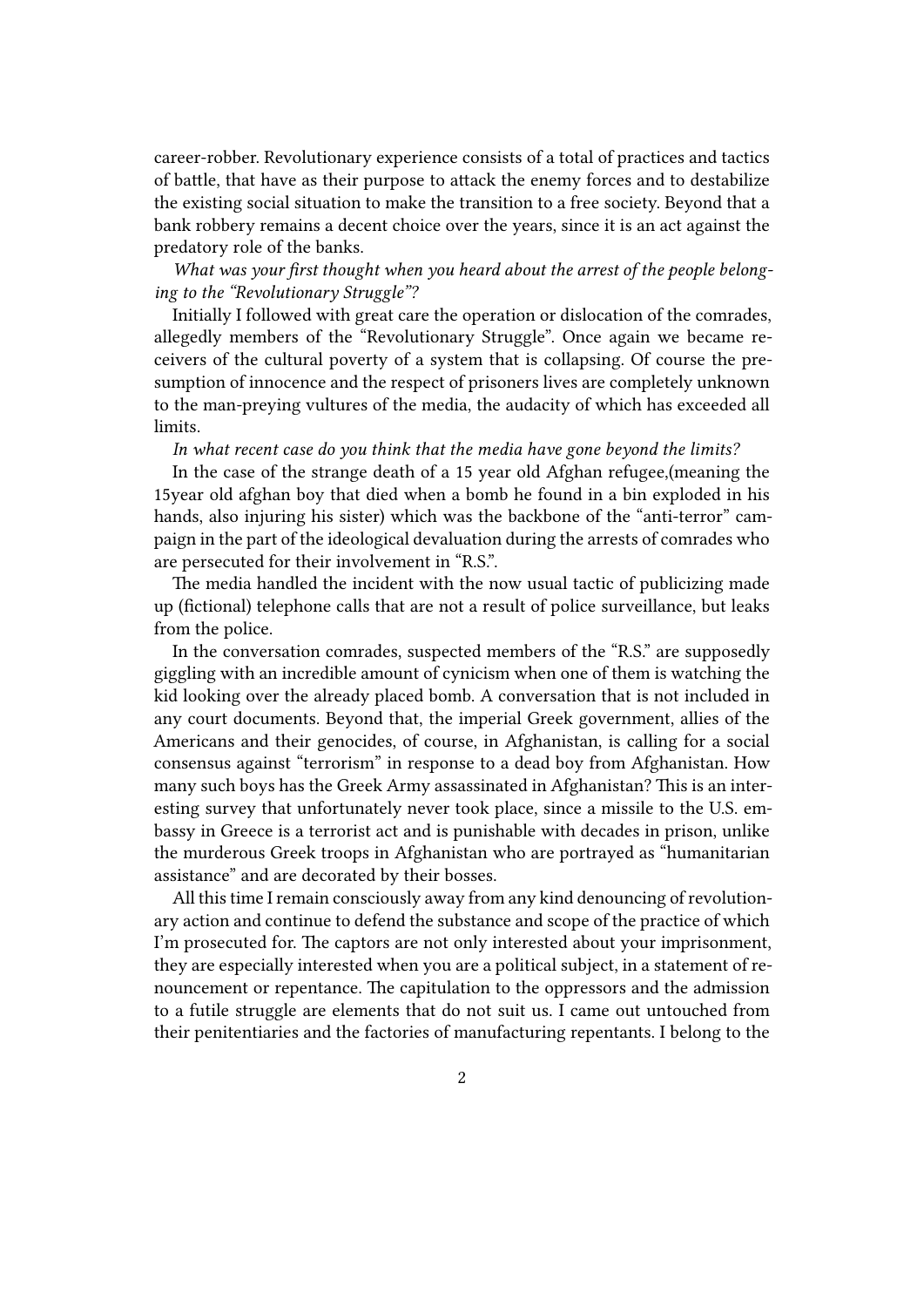proud generation that does not apologize in the courts, does not speak to security forces and does not bow the head in the prison courtyards. In the generation that knows how to honor their dead and punish their enemies.

*According to police leaks, you belong to the "Bandits in Black No. 2" (fictional anarchist-terror-bankrobbery group created by mainstream media) What is your answer?*

That I belong to the "Bandits in Black No. 3" But do not tell anyone …

*Couldn't the reaction of the youth be expressed within the official Left parties? What is your opinion on this specific ideological movement?*

The leftist regime can no longer inspire the larger sections of the youth. For the same reasons as the official trade unions can no longer manipulate the workers. Pieces of the youth realize that the right to life, is not begged for with votes and peaceful protests or complaints and convictions. The message of the youth that rose up in December was clearer than any political doublespeak: "If you don't respect us, you will fear us." The role of the leftist regime will be proven particularly dangerous in the period that will follow. Because I believe that as an alternative apologist of the regime will help alleviate social contradictions, since the practices it chooses are delineated within the framework of the existing legitimacy and the commitment to parliamentarianism.

*Your father is a member of SYRIZA. (greek left wing political party) What is your opinion about politicians?*

Personally, I grew up in a warm environment, full of books, political files, a place infused with the values and traditions of the left political culture. My father to me is a benchmark in terms of morals and values as a man.

*Do you believe that your father is one of those responsible for the current situation of the country?*

As grateful as I am to my father for the way he raised me, equally my political beliefs do not allow me to exclude him of the politically responsible for the current political situation of the country. The leftist regime has its own responsibilities for what we are experiencing today.

*What message would you send him from inside prison?*

With my father i have a very strong relationship, a strong personal contact and see each other regularly on visiting hours.

*Michalis Chrisohoidis (minister of protection of the citizen, ex ministry of public order) is considered a very successful minister. What is your opinion about him?*

"We have war," he has declared. Beyond that, this war is not about a vendetta between cops and anti-authoritarians as deliberately presented by representatives of the regime, to spread confusion and to separate the whole of society from a war that eventually involves them and touches them directly. Bosses and oppressed, dead workers in LARCO, in Corinth Pipework, in the ship repair zone of Perama,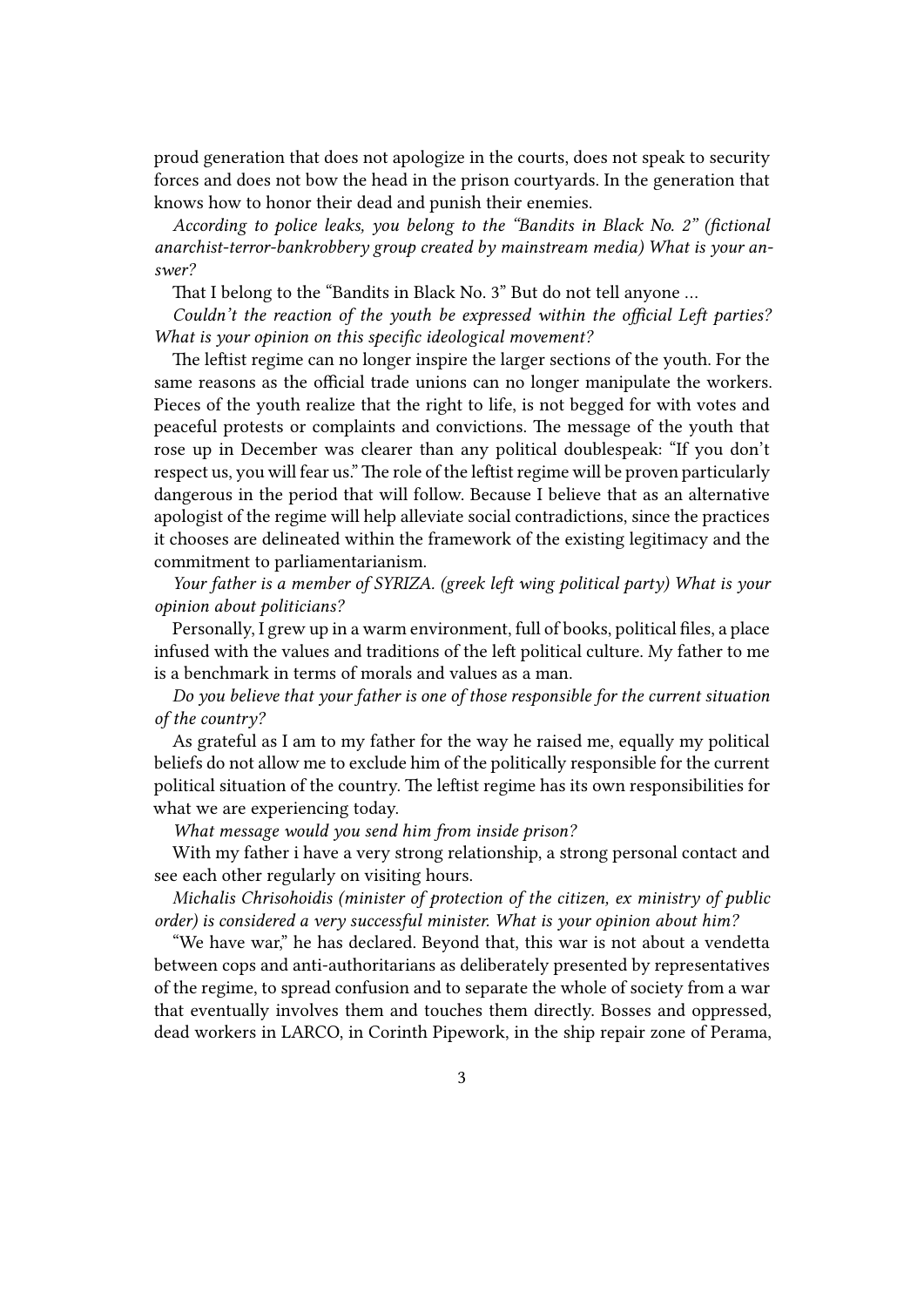guards with bats and prisoners in the dungeons, torturing psychiatrists and human experiments in blue cells, sadistic prosecutors and convicts sentenced to a life of suffering. Police murderers, young people and immigrants packed into the cells and police vans. In democracy there are torturers, but its so smart that it gives other definitions to the crimes it commits. Because how else can you describe those who committed crimes for two months on the mind, body and soul of fighter Savvas Xiros (imprisoned for participation in the revolutionary group " $17<sup>th</sup>$  November") in "Evangelismos" hospital after the bomb exploded in his hands? If we consider success synonymous with effectiveness regardless of the methods used to reach the ultimate goal, then the minister to protect the snitches is a successful minister. The problem is that society should understand that nowadays success is synonymous with cannibalism, self-interest and personal ambition. That to be successful you should not have morals, you should be a liar, you should sell your soul to the devil, or rather the Americans.

*Tell us about your detention conditions, about your life in prison.*

Life inside a prison is quite routinized. When I entered prison, I received a letter from a very good friend and comrade, former prisoner, stating that the prison is a revolutionary's monastery. Nervously and clumsy, I replied that prison is bullshit and that we should get out of here as quickly as possible. Three years after my imprisonment I understood the true meaning of his words. Prison is a place away from the mundane, which allows you to reconstruct yourself. It's a test that if you come out untouched you're a winner. The strengthening of personal faith in the struggle and boost of revolutionary self-esteem is a reward that cannot be earned even with all the money in the world. Deeper meanings for higher ideals.

*Your court of Appeals is on June 7th. If you got out today how would you choose to live?*

While I've been here I haven't planned my life outside. I try to be vigilant every day, to be in a physical and mental alertness. I live the present as intense as possible and when the door opens, I will look at the future.

*"I do not regret my action but i would not do it again because the personal weight for me, my family, friends and my comrades is enormous," you said. Is this a sign of remorse?*

The appeal of the prosecutor on the existing sentence of eight years imprisonment imposed on me at the first trial is an order that was given by high ranks, police and judicial leadership. I am in prison for almost three years accused of bank robbery. Those who have the audacity to ask me to regret for the expropriation of stolen social wealth are the main responsible for the systematic terrorizing of the Greek society. Because for me, terrorism is the bank that seizes homes and the predatory interest rates. Terrorism is working all your life for the bosses and then they take your salary and pension. Terrorism is living with the stress of sur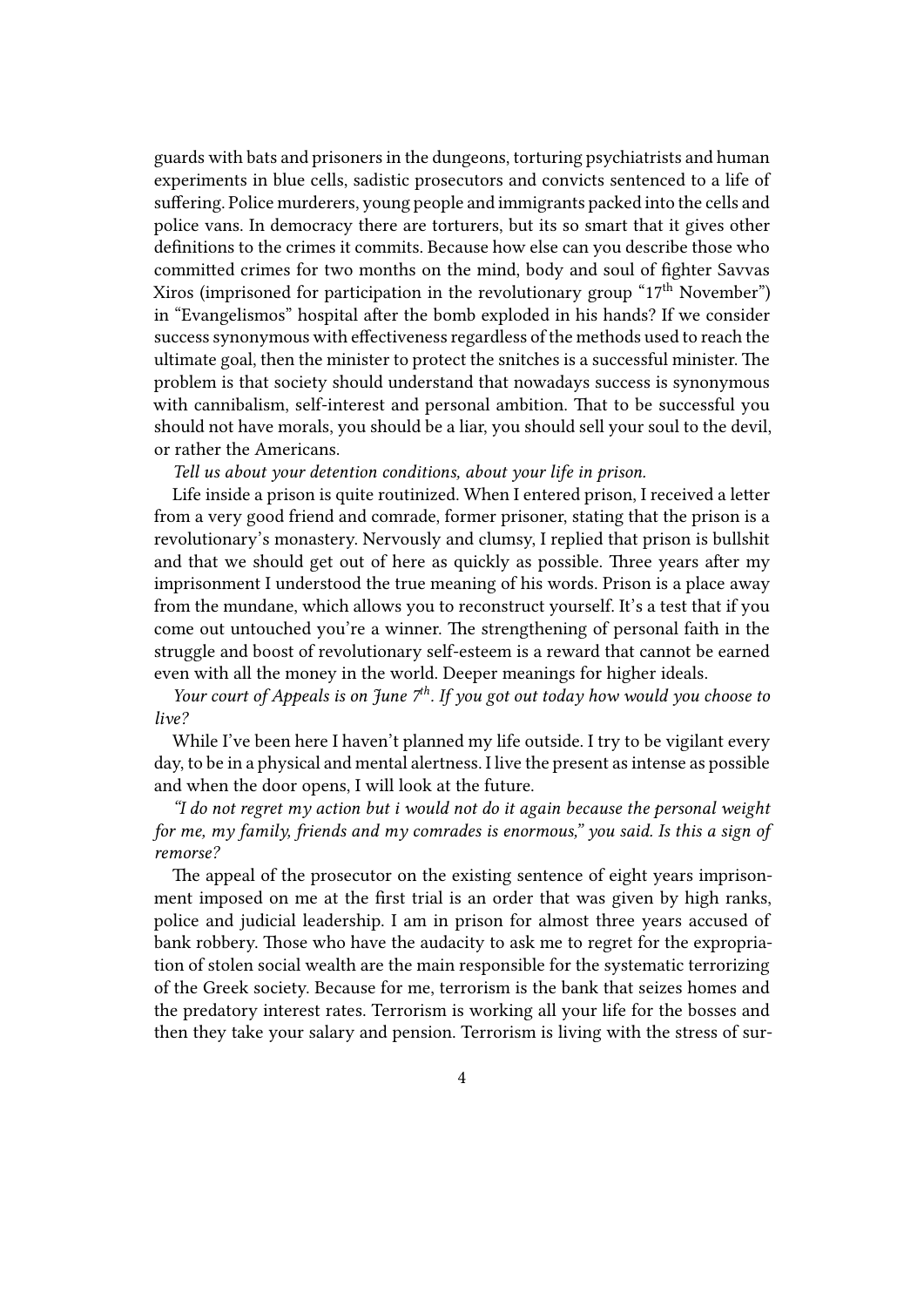vival. Terrorism is trying to lie to convince the goodness of the dictatorship of the I.M.F. (international monetary fund) I do not regret my action, but the reason why I would not choose the practice of robbery has to do with my personal development as a person and the priorities I have from now on in my life.

**Giorgos Voutsis-Vogiatzis**